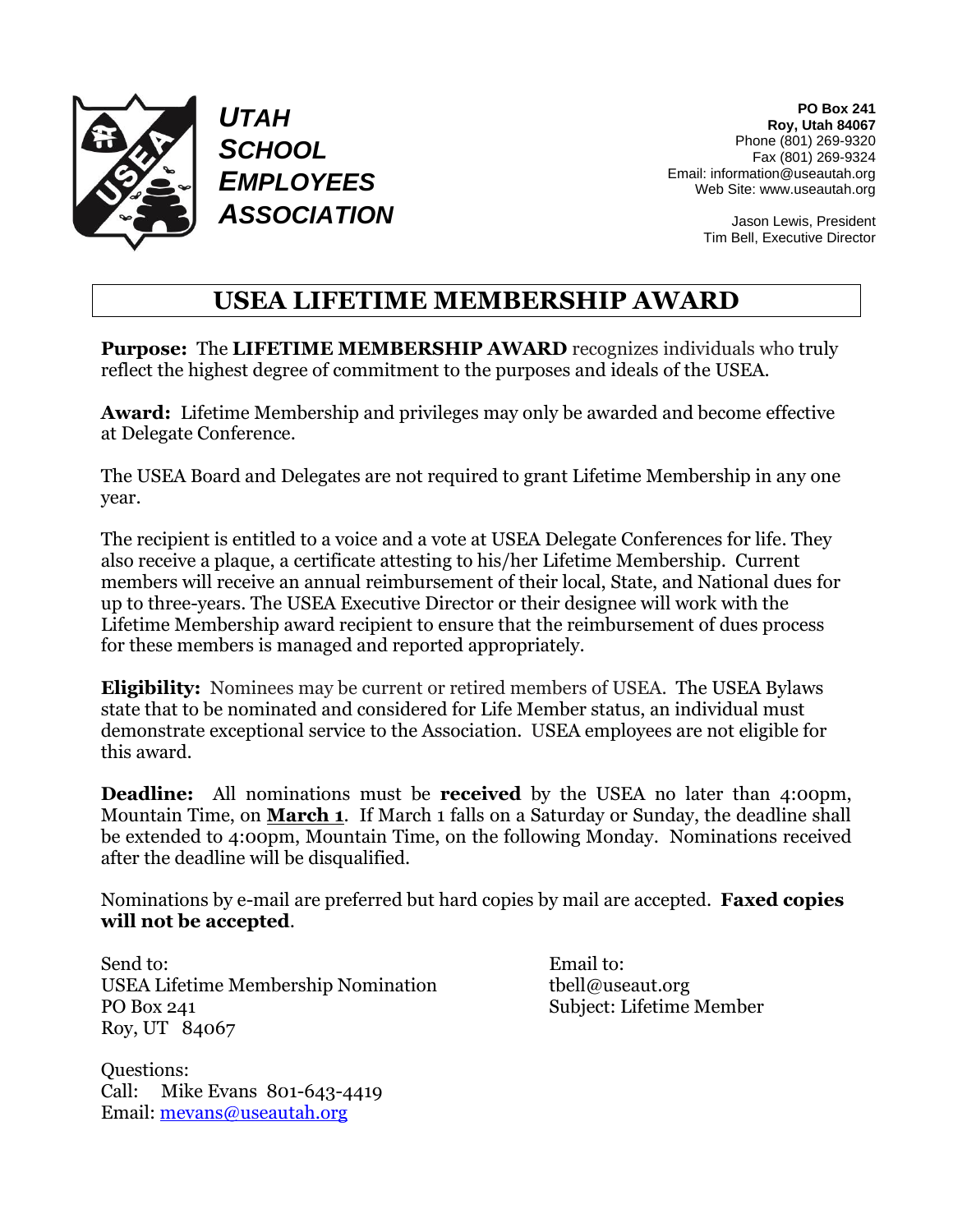### **Nomination and Selection Procedure**

**Nominations:** Nominations may come from any USEA Member on the approved nomination form.

Nominations should specifically describe the exemplary qualities the member has demonstrated in order to be considered as a candidate for Lifetime Membership.

**Selection:** All nominations must comply with the nomination guidelines. Nominations will be screened to maintain the highest standards for this award and will be judged on the strength of the information provided.

The USEA President shall direct the Nomination and Election Committee to review all nominations. The committee **may** recommend nominees to the Delegates for consideration, based on the criteria established within the USEA Bylaws and the completion of the appropriate nomination documents.

**Notification:** Lifetime Membership recipients will be announced at USEA Delegate Conference.

**Submittal requirements:** Nominations are limited to four (4) pages; the Nomination Form is Page 1 and the Reasons for Nomination sheet is Page 2. Both sheets are attached and information should be entered using a 12-point font- handwritten information is not preferred; however, if you do not have access to a computer or someone that can assist you, please contact Mike Evans and he will help find assistance for you.

❖ **Required letters of support** – *maximum 2 letters, 1 page each; double-spaced using 12-point font.*

Applicants **may** include up to two (2) letters of support. The letter should be from someone who knows the nominee well, must include how long the writer has known the nominee and in what capacity the writer is able to comment on the nominee's qualifications.

Remember that the person making the nomination, AND a USEA Board Member must sign at the bottom of the Reasons for Nomination sheet. A signature of a Local Affiliate Officer (President, Vice president, Secretary/Treasurer) is preferred as an indication that the USEA Local Affiliate is aware that one of their members have been nominated as a USEA Life Member.

Nominations that do not comply with the guidelines, as well as late, incomplete or faxed nominations, will be disqualified.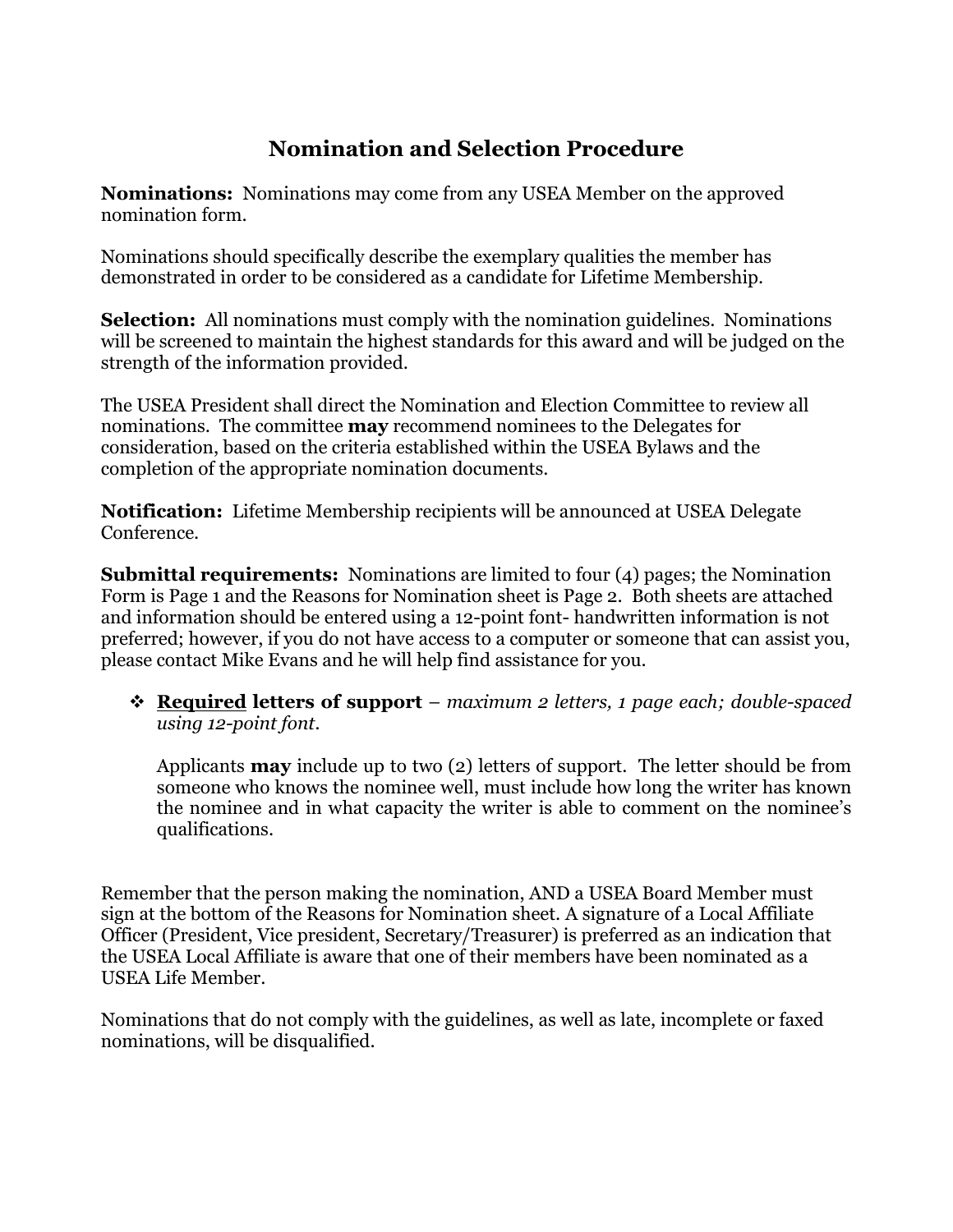

# **USEA LIFETIME MEMBERSHIP NOMINATION FORM NOMINEE DATA SHEET**

### **DEADLINE: MARCH 1st**

*Please use this form to submit the nomination. Failure to provide all requested information, including signatures, by the deadline will result in disqualification.*

#### **NOMINEE INFORMATION**

| <b>MEMBER NAME:</b>     |
|-------------------------|
| ESP CAREER FAMILY:      |
| <b>DISTRICT TITLE:</b>  |
| DISTRICT:               |
| <b>HOME ADDRESS:</b>    |
| PHONE:                  |
| <b>LOCAL AFFILIATE:</b> |
| PERSONAL EMAIL:         |

#### **CONTACT INFORMATION FOR THE INDIVIDUAL NOMINATING THE CANDIDATE**

| <b>MEMBER NAME:</b>     |
|-------------------------|
| ESP CAREER FAMILY:      |
| <b>DISTRICT TITLE:</b>  |
| DISTRICT:               |
| <b>HOME ADDRESS:</b>    |
| PHONE:                  |
| <b>LOCAL AFFILIATE:</b> |
| PERSONAL EMAIL:         |